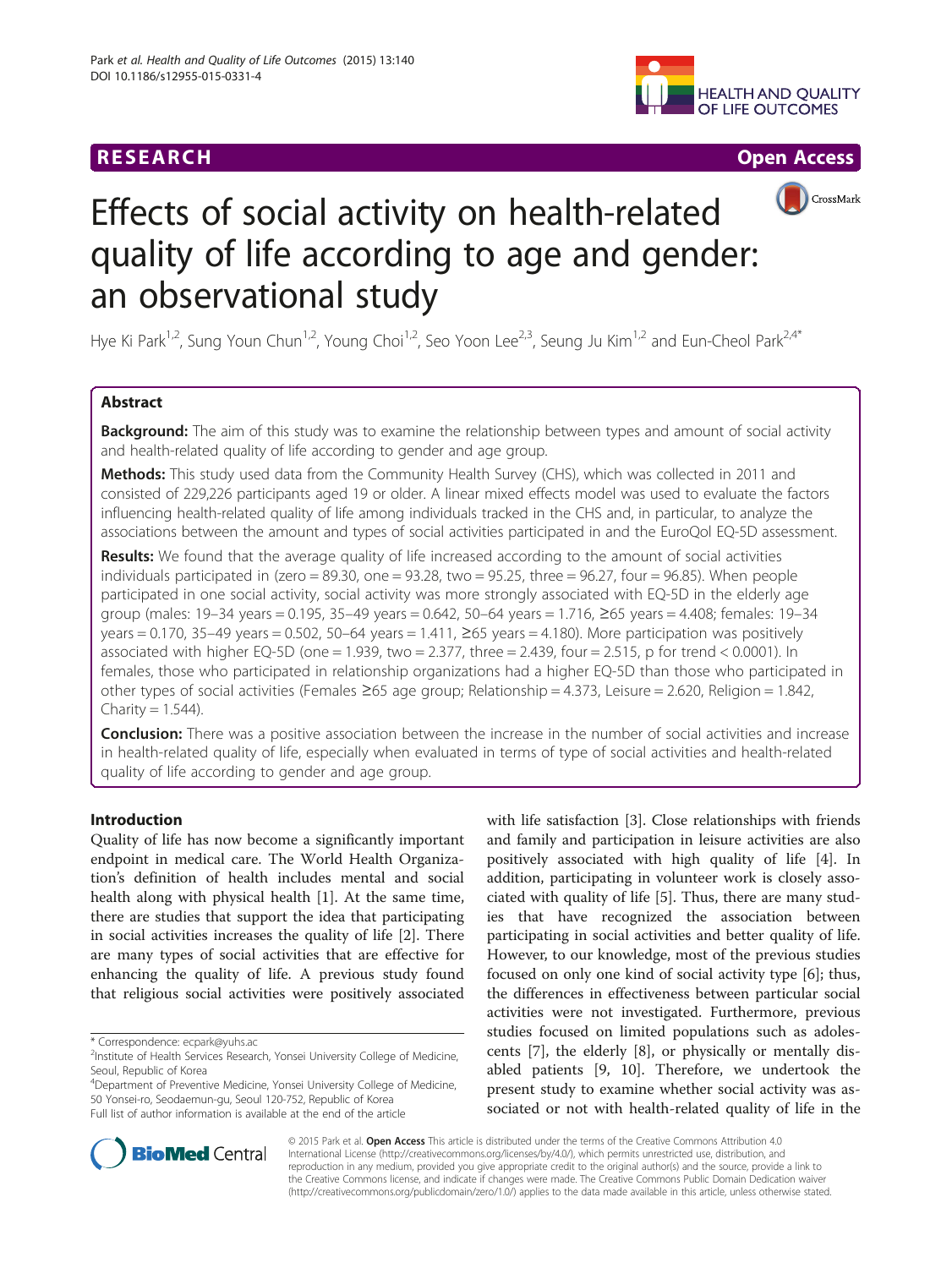general population according to age and gender. Moreover, as we included four types of effective social activities (religion, relationship, leisure, and charity), we could determine the specific associations of each type of social activity on quality of life. Specifically, this study also aimed to evaluate the association between social activity and quality of life by gender and age group.

# Methods

# Data collection and participants

This study used data from Community Health Survey (CHS), which was collected in 2011. The target population of the CHS was individuals who were older than 18 years of age anywhere in the Republic of Korea. The total population included in that survey was 229,226 individuals; we omitted individuals who had missing data about educational status, perceived health status, perceived stress status, marital status, economic activity status, family income, depression diagnosis, chronic and acute disease or accident and addiction experience, hypertension diagnosis, diabetes mellitus diagnosis, cerebral infarction diagnosis, cardiac infarction diagnosis, angina pectoris diagnosis, arthritis diagnosis, osteoporosis diagnosis, tuberculosis diagnosis, asthma diagnosis, EuroQol EQ-VAS and EQ-5D. Therefore, we used 209,315 people (male 94,531, female 114,784) for this analysis.

The CHS included 239 questions on health behavior, physical characteristics, vaccination, morbidity, prescription use, accidents, addictions, activity level, quality of life, education, and economic status, etc. across 18 fields. The CHS had previously created a "sample extraction framework" used the entire country's address data from the Ministry of Security and Public Administration and the housing types and the household data from the Ministry of Land, Infrastructure, and Transport. Subsequently, based on this framework, the CHS extracted about 900 participants from each community health center. After extracting the participants, a well- trained investigator visited each participant's house to perform the survey. The investigators interviewed participants oneto-one and entered the data into a computer. The CHS has been approved and deliberated every year by the Institutional Review Board of Korea Centers for Disease Control and Prevention from 2010. The approval code for 2011 was 2011-05CON-04-C. All participants received an explanation about the CHS and completed a consent form before they participated in the research.

We stratified the population by age and gender in order to determine the most effective social activity specific to these age groups. We stratified individuals by age into the following groups: 19 to 34 years old, 35 to 49 years old, 50 to 64 years old, and older than 65 years. For educational status, we categorized into less high school, high school graduate and college graduate.

Participants who dropped out of school at any point were placed in the lower educational status group. Perceived health status was categorized as either good or bad. Good condition included very good, good, or normal. Bad condition included bad or very bad. Perceived stress status was also categorized into two groups: yes (and the magnitude of the stress) or no. Marital status was categorized to three groups: 1) married, 2) divorced, separated, or widowed, and 3) single. Family income was divided into four levels. Co-morbidities included chronic and acute diseases or accidents and addictions, hypertension, diabetes mellitus, cerebral infarction, angina pectoris, cardiac infarction, tuberculosis, or asthma diagnosis. Co-morbidities were categorized as zero comorbidity, one co-morbidity, two co-morbidities, and three or more co-morbidities.

#### Health-related quality of life

For estimating health-related quality of life, we used the EQ-5D questionnaire which included questions about mobility; M, self-care; SC, usual activities; UA, pain/discomfort; PD and anxiety/depression; AD. Each of the indexes consisted of no problems; level 1, some/moderate problems; level 2, and severe problems; level 3 [[11](#page-8-0)]. We analyzed five EQ-5D indexes calculated using a weightscoring system according to the Centers for Disease Control and Prevention guidelines [[12](#page-8-0)]: EQ-5D index = 1 - (0.05 + 0.096\*M2 + 0.418\*M3 + 0.046\*SC2 + 0.136\*SC3 +  $0.051*UA2 + 0.208*UA3 + 0.037*PD2 + 0.151*PD3 + 0.043*$  $AD2 + 0.158*AD3 + 0.05*N3$ . If the mobility level was 2 then "M2" was defined as 1; otherwise, "M2" was defined as 0. Similarly, if the self-care level was 3 then "SC3" was defined 1; otherwise, "SC3" was 0. If all EQ-5D indexes scored 1, then the weighted score became 1.

## Social activity

The CHS included four kinds of social activities: religion, relationship, leisure, and charity. If an individual regularly participated in a social activity at least once a month at the time of investigation, then the individuals were placed in the "Participating" group for that social activity. In order to investigate the association between higher participation and EQ-5D, we added up the number of social activity participated in by each individual to form "Social activity count" variable and evaluate the association with health-related quality of life. In addition, we also made "Social activity type" variable to compare the amount of association between the four kinds of social activities (religion, relationship, leisure, and charity).

#### Statistical analysis

One-way analysis of variance (ANOVA) was used to analyze statistical differences in EQ-5D results between groups. The CHS 2011 was community represented data;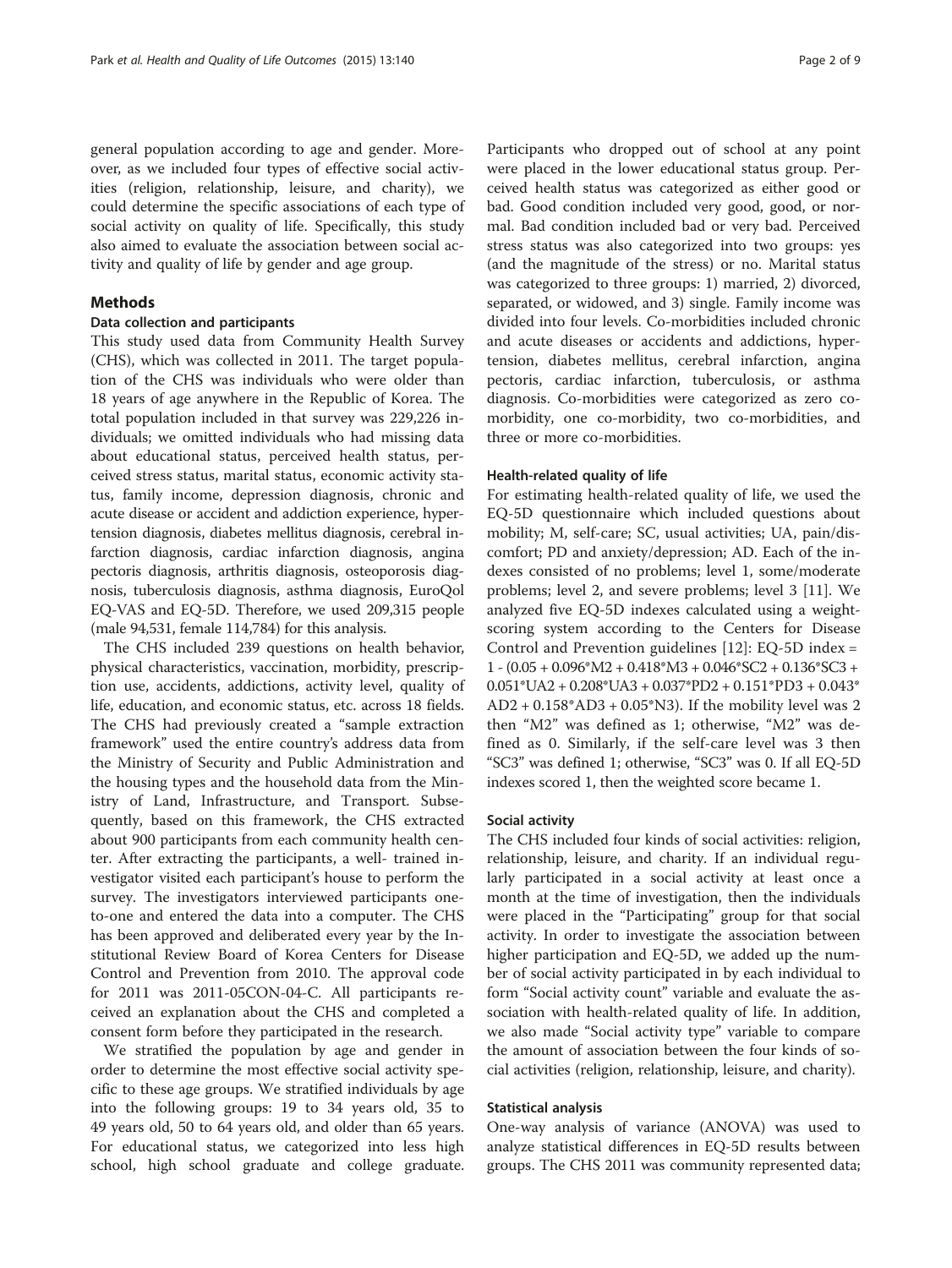<span id="page-2-0"></span>

|                                    | Total            |        |                 |        | Female           |        |  |
|------------------------------------|------------------|--------|-----------------|--------|------------------|--------|--|
| Social activity <sup>b</sup> count |                  |        |                 |        |                  |        |  |
| $\overline{4}$                     | 4476             | (2.4)  | 1917            | (2.2)  | 2559             | (2.7)  |  |
| 3                                  | 16,317           | (8.7)  | 7623            | (8.7)  | 8694             | (8.7)  |  |
| 2                                  | 50,775           | (26.0) | 24,367          | (27.5) | 26,408           | (24.5) |  |
| 1                                  | 81,326           | (37.4) | 37,074          | (37.1) | 44,252           | (37.6) |  |
| $\overline{0}$                     | 56,421           | (25.6) | 23,550          | (24.5) | 32,871           | (26.6) |  |
| Age group                          |                  |        |                 |        |                  |        |  |
| $19 - 34$                          | 39,904           | (28.5) | 18,150          | (29.6) | 21,754           | (27.4) |  |
| $35 - 49$                          | 60,892           | (33.6) | 28,882          | (34.6) | 32,010           | (32.7) |  |
| $50 - 64$                          | 57,766           | (24.1) | 26,501          | (24.0) | 31,265           | (24.2) |  |
| $\geq 65$                          | 50,753           | (13.8) | 20,998          | (11.8) | 29,755           | (15.7) |  |
| Education                          |                  |        |                 |        |                  |        |  |
| Less than high school              | 82,660           | (24.7) | 29,378          | (18.3) | 53,282           | (31.0) |  |
| High school graduate               | 71,365           | (39.4) | 35,980          | (41.8) | 35,385           | (37.0) |  |
| College graduate                   | 55,290           | (36.0) | 29,173          | (40.0) | 26,117           | (32.0) |  |
| Perceived health status            |                  |        |                 |        |                  |        |  |
| Good                               | 164,909          | (85.2) | 78,690          | (88.3) | 86,219           | (82.2) |  |
| Bad                                | 44,406           | (14.8) | 15,841          | (11.7) | 28,565           | (17.8) |  |
| Stress awareness                   |                  |        |                 |        |                  |        |  |
| Yes                                | 55,365           | (28.3) | 24,374          | (28.7) | 30,991           | (28.0) |  |
| No                                 | 153,950          | (71.7) | 70,157          | (71.3) | 83,793           | (72.0) |  |
| Marital status                     |                  |        |                 |        |                  |        |  |
| Single                             | 29,985           | (21.8) | 16,582          | (25.9) | 13,403           | (17.7) |  |
| Separated/Divorced/Widowed         | 34,425           | (12.2) | 7529            | (6.1)  | 26,896           | (18.1) |  |
| Married                            | 144,905          | (66.0) | 70,420          | (68.0) | 74,485           | (64.1) |  |
| Family income (thousands won)      |                  |        |                 |        |                  |        |  |
| < 1200                             | 41,738           | (10.9) | 15,778          | (8.9)  | 25,960           | (12.8) |  |
| 1200-3000                          | 61,945           | (27.2) | 28,796          | (27.1) | 33,149           | (27.3) |  |
| 3000-4800                          | 49,936           | (27.2) | 23,850          | (28.4) | 26,086           | (25.9) |  |
| $\geq 4800$                        | 55,696           | (34.8) | 26,107          | (35.6) | 29,589           | (34.0) |  |
| Economic activity                  |                  |        |                 |        |                  |        |  |
| Yes                                | 131,665          | (63.6) | 73,723          | (78.2) | 57,942           | (49.1) |  |
| $\rm No$                           | 77,650           | (36.4) | 20,808          | (21.8) | 56,842           | (50.9) |  |
| Depression diagnosis               |                  |        |                 |        |                  |        |  |
| Yes                                | 5310             | (2.2)  | 1113            | (1.1)  | 4197             | (3.4)  |  |
| No                                 | 204,005          | (97.8) | 93,418          | (98.9) | 110,587          | (96.6) |  |
| Co-morbidity <sup>a</sup> count    |                  |        |                 |        |                  |        |  |
| $\geq 3$                           | 16,934           | (5.2)  | 4037            | (2.8)  | 12,897           | (7.5)  |  |
| 2                                  | 23,336           | (8.0)  | 8697            | (6.6)  | 14,639           | (9.3)  |  |
| 1                                  | 46,701           | (19.8) | 22,222          | (20.4) | 24,479           | (19.1) |  |
| $\mathbf 0$                        | 122,344          | (67.1) | 59,575          | (70.2) | 62,769           | (64.1) |  |
| Cultural facility <sup>c</sup>     | $5.15 \pm 2.88$  |        | $5.17 \pm 2.91$ |        | $5.13 \pm 2.86$  |        |  |
| Welfare facility <sup>c</sup>      | $12.61 \pm 4.52$ |        |                 |        | $12.58 \pm 4.52$ |        |  |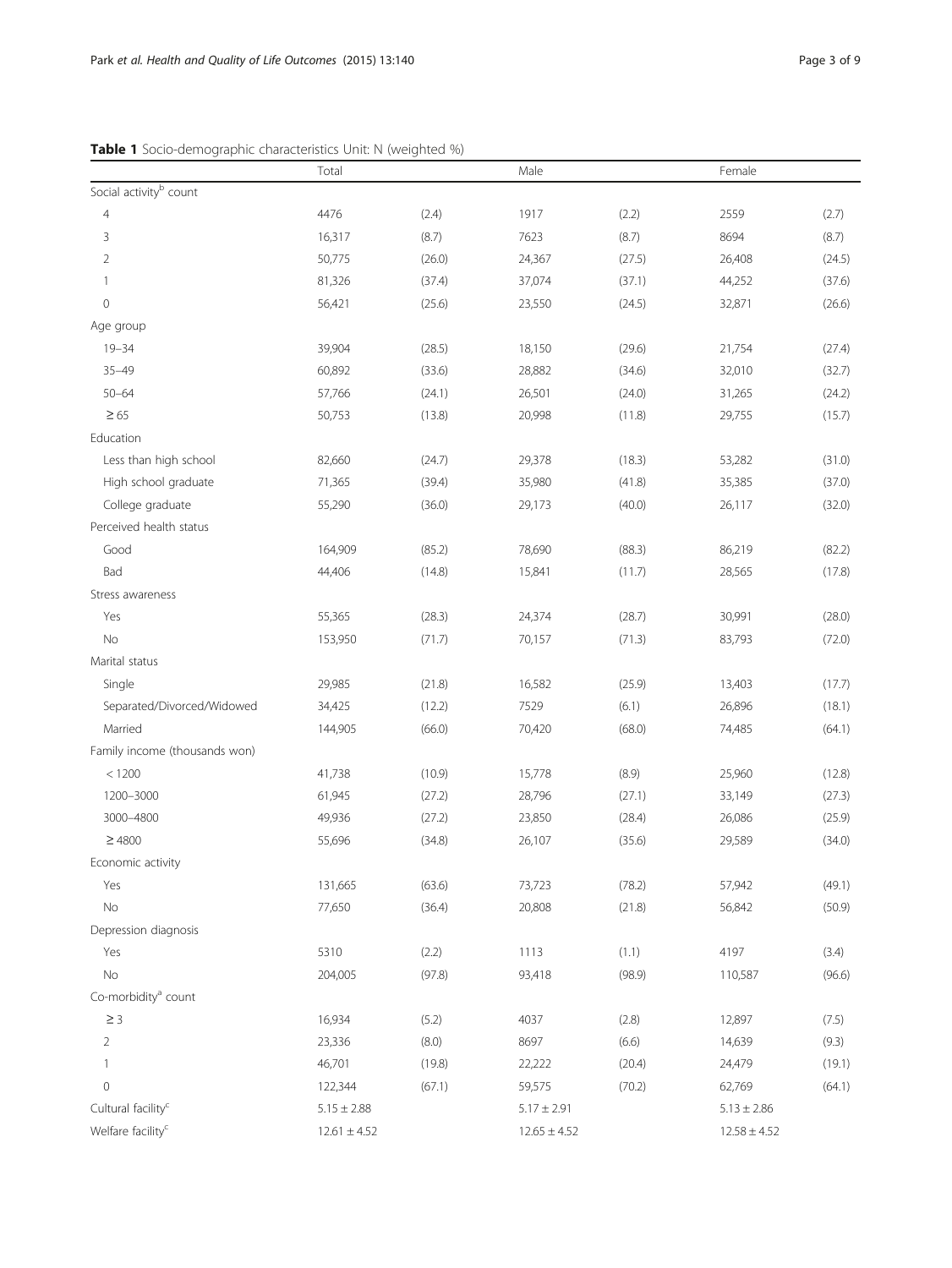| Physical facility <sup>c</sup> | $112.84 \pm 9.57$ |         | $112.93 + 9.63$     |         | $112.77 \pm 9.51$   |         |
|--------------------------------|-------------------|---------|---------------------|---------|---------------------|---------|
| <b>GRDP</b> <sup>c</sup>       | $27.64 \pm 8.25$  |         | $27.64 \pm 8.33$    |         | $27.64 \pm 8.19$    |         |
| Hospital <sup>c</sup>          | 7590.47 ± 6705.49 |         | $7561.52 + 6691.73$ |         | $7614.32 + 6716.74$ |         |
| Total                          | 209.315           | (100.0) | 94.531              | (100.0) | 114.784             | (100.0) |

**Table 1** Socio-demographic characteristics Unit: N (weighted %) (Continued)

<sup>a</sup>Co-morbidity included chronic and acute diseases, accidents or addictions, hypertension diagnosis, diabetes mellitus diagnosis, cerebral infarction diagnosis, cardiac infarction, angina pectoris diagnosis, arthritis diagnosis, osteoporosis diagnosis, tuberculosis diagnosis or asthma diagnosis

<sup>b</sup>Social activity included religion, relation, leisure, or charity

c Mean ± SD, GRDP: gross regional domestic product

therefore, we used a generalized linear mixed model to obtain more accurate results of the factors influencing health-related quality of life revealed by the CHS 2011 and, in particular, to analyze the associations among the level of participation in social activities, the type of social activity, and the EQ-5D assessment by considering characteristic of area where the survey was performed. We used an unstructured model for the covariance structure, which calculated each correlation separately. All statistical analyses were performed using SAS 9.3 (SAS Institute, Inc., Cary, NC).

#### Results

Table [1](#page-2-0) presents the study participants' socio-demographic characteristics. The total number of participants was 209,315. In the general population, the group who participated in one social activity ranks first, followed by the group who participated in two social activities  $(one = 37.4 %$ , two = 26.0%). Male groups had the same order of ranking (one  $= 37.1$  %, two  $= 27.5$  %). However, the female group that had participated in none of the social activities ranked second (one = 37.6 %, zero = 26.6 %).

Table [2](#page-4-0) presents the average quality of life according to individuals' level of participation in social activities. In the general population, we determined a strong positive correlation between the number of social activities an individual participated in and the average quality of life (zero = 89.30, one = 93.28, two = 95.25, three = 96.27, four = 96.85). Males and females showed similar results.

Table [3](#page-5-0) presents the results of the generalized linear mixed model analysis, which assessed the association between amount of social activity participation and the quality of life. When all covariates were adjusted, in the general population those who participated in one or more social activities had higher EQ-5D scores compared with those who never participated in social activities. Furthermore, we found that more participation was positively associated with the higher EQ-5D (one = 1.939, two = 2.377, three = 2.439, four = 2.515, p for trend <  $0.0001$ ). Males and females followed similar trends as the general population.

Figure [1](#page-6-0) shows the association between amount of social activity participation and quality of life by gender and age-group. In both male and female groups, when

individuals participated in one social activity, social activity was more strongly associated with EQ-5D in elderly individuals (males: 19–34 years = 0.195, 35–49 years = 0.642, 50–64 years = 1.716, ≥65 years = 4.408; females: 19–34  $years = 0.170$ ,  $35-49$  years = 0.502,  $50-64$  years = 1.411, ≥65 years = 4.180). Of note, females had a more rapid increase in EQ-5D going from the younger age groups to the over 65 age group; in contrast, the male group had more of a gradual increase between age groups.

Figure [2](#page-7-0) shows the association between each type of social activity and quality of life according to gender and age group. In males, those aged 65 or older who participated in relationship organizations had the highest EQ-5D, followed by leisure activities, and religious activities (Relationship = 4.023, Leisure = 3.084, Religion = 0.812). The other age and gender groups had similar results. Specifically, we found that females who participated in relationship organizations had a much higher EQ-5D scores than those who participated in other social activities (Females ≥65 age groups; Relationship = 4.373, Leis $ure = 2.620$ , Religion = 1.842, Charity = 1.544).

# **Discussion**

The aim of this study was to assess whether participation in social activities was associated with healthrelated quality of life according to gender and age group [[13, 14\]](#page-8-0). Our main findings indicated that participation in social activities was positively associated with healthrelated quality of life in all groups regardless of age or gender. Subsequently, we focused on the amount of participation and the types of social activities (religion, relationship, leisure, charity) most associated with high health-related quality of life.

Those who participated in social activities had higher health-related quality of life than those who did not, as supported by previous studies [\[10](#page-8-0)]. We also found that people who participated in more social activities had higher health-related quality of life than those who participated in less or none at all.

Our results suggested that the biggest differences were seen in the elderly between those who participated in social activities and those who did not, irrespective of gender. This finding supports previous studies, which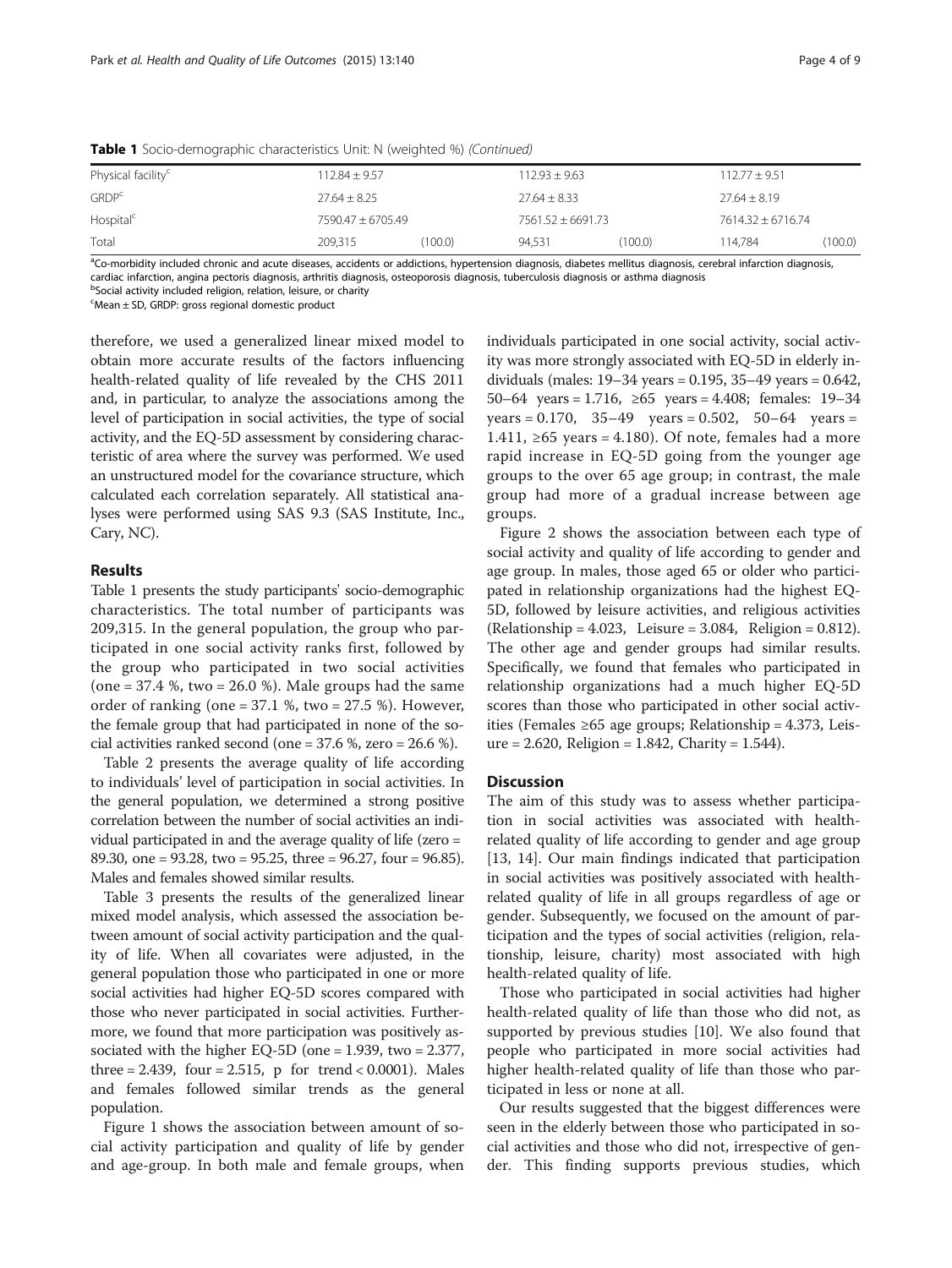|                                    | Total |           |            | Male  |           |            | Female |           |          |
|------------------------------------|-------|-----------|------------|-------|-----------|------------|--------|-----------|----------|
|                                    | Mean  | Std. dev. | $p$ -value | Mean  | Std. dev. | $p$ -value | Mean   | Std. dev. | p-value  |
| Social activity <sup>b</sup> count |       |           |            |       |           |            |        |           |          |
| $\overline{4}$                     | 96.85 | 7.52      | < .0001    | 98.09 | 5.59      | < .0001    | 95.93  | 8.57      | < .0001  |
| 3                                  | 96.27 | 7.77      |            | 97.55 | 6.36      |            | 95.15  | 8.66      |          |
| $\overline{2}$                     | 95.25 | 9.35      |            | 97.09 | 7.42      |            | 93.56  | 10.55     |          |
| $\mathbf{1}$                       | 93.28 | 12.08     |            | 95.30 | 10.47     |            | 91.59  | 13.05     |          |
| $\mathbf 0$                        | 89.30 | 17.77     |            | 91.25 | 17.39     |            | 87.90  | 17.91     |          |
| Age group                          |       |           |            |       |           |            |        |           |          |
| $19 - 34$                          | 98.05 | 5.48      | < .0001    | 98.52 | 5.23      | < .0001    | 97.65  | 5.66      | < .0001  |
| $35 - 49$                          | 97.13 | 7.18      |            | 97.69 | 7.08      |            | 96.62  | 7.23      |          |
| $50 - 64$                          | 93.76 | 11.34     |            | 95.57 | 10.48     |            | 92.22  | 11.80     |          |
| $\geq 65$                          | 83.19 | 18.78     |            | 87.48 | 18.16     |            | 80.17  | 18.63     |          |
| Education                          |       |           |            |       |           |            |        |           |          |
| Less than high school              | 86.95 | 16.98     | < .0001    | 89.97 | 16.50     | < .0001    | 85.29  | 17.02     | < .0001  |
| High school graduate               | 96.41 | 8.77      |            | 96.70 | 9.24      |            | 96.12  | 8.26      |          |
| College graduate                   | 97.62 | 6.41      |            | 97.93 | 6.51      |            | 97.26  | 6.27      |          |
| Perceived health status            |       |           |            |       |           |            |        |           |          |
| Good                               | 96.55 | 7.38      | < .0001    | 97.54 | 6.41      | < .0001    | 95.64  | 8.06      | < .0001  |
| Bad                                | 79.81 | 20.05     |            | 82.33 | 21.20     |            | 78.41  | 19.24     |          |
| Stress awareness                   |       |           |            |       |           |            |        |           |          |
| Yes                                | 89.60 | 16.75     | < .0001    | 92.64 | 15.52     | < .0001    | 87.20  | 17.29     | < .0001  |
| No                                 | 94.22 | 11.46     |            | 95.80 | 10.24     |            | 92.89  | 12.24     |          |
| Marital status                     |       |           |            |       |           |            |        |           |          |
| Single                             | 97.39 | 7.94      | < .0001    | 97.54 | 8.19      | < .0001    | 97.20  | 7.62      | < .0001  |
| Separated/Divorced/Widowed         | 85.43 | 17.63     |            | 91.38 | 15.19     |            | 83.76  | 17.90     |          |
| Married                            | 93.88 | 12.15     |            | 94.77 | 12.12     |            | 93.04  | 12.12     |          |
| Family income (thousands won)      |       |           |            |       |           |            |        |           |          |
| < 1200                             | 83.87 | 18.53     | < .0001    | 86.81 | 19.01     | < .0001    | 82.09  | 18.00     | < .0001  |
| 1200-3000                          | 93.19 | 12.60     |            | 94.86 | 11.42     |            | 91.74  | 13.37     |          |
| 3000-4800                          | 96.13 | 9.02      |            | 97.38 | 7.68      |            | 94.98  | 9.95      |          |
| $\geq 4800$                        | 96.81 | 8.09      |            | 97.89 | 6.58      |            | 95.85  | 9.12      |          |
| Economic activity                  |       |           |            |       |           |            |        |           |          |
| Yes                                | 95.84 | 8.40      | < .0001    | 96.99 | 7.21      | < .0001    | 94.38  | 9.50      | < 0.0001 |
| No                                 | 88.17 | 17.75     |            | 87.90 | 19.89     |            | 88.27  | 16.90     |          |
| Depression diagnosis               |       |           |            |       |           |            |        |           |          |
| Yes                                | 79.80 | 20.74     | < .0001    | 79.02 | 23.84     | < .0001    | 80.00  | 19.83     | < .0001  |
| No                                 | 93.34 | 12.80     |            | 95.18 | 11.56     |            | 91.78  | 13.56     |          |
| Co-morbidity <sup>a</sup> count    |       |           |            |       |           |            |        |           |          |
| $\geq$ 3                           | 74.98 | 21.07     | < .0001    | 77.12 | 23.75     | < .0001    | 74.32  | 20.11     | < .0001  |
| $\overline{2}$                     | 85.06 | 16.93     |            | 87.49 | 18.11     |            | 83.62  | 16.02     |          |
| $\mathbf{1}$                       | 92.07 | 12.67     |            | 93.58 | 12.34     |            | 90.69  | 12.80     |          |
| $\mathbb O$                        | 97.36 | 6.78      |            | 97.82 | 6.60      |            | 96.91  | 6.91      |          |
| Total                              | 92.99 | 13.23     | < .0001    | 94.99 | 11.91     | < .0001    | 91.35  | 14.02     | < .0001  |

<span id="page-4-0"></span>Table 2 Average quality of life according to amount of participation in social activities

<sup>a</sup>Co-morbidity included chronic and acute diseases, accidents, or addictions, hypertension diagnosis, diabetes mellitus diagnosis, cerebral infarction diagnosis, cardiac infarction, angina pectoris diagnosis, arthritis diagnosis, osteoporosis diagnosis, tuberculosis diagnosis or asthma diagnosis<br><sup>b</sup>Social activity included religion, relationship, leisure, or charity

(adjusted by the number of cultural facility, welfare facility, physical facility, GRDP, Hospital in the region)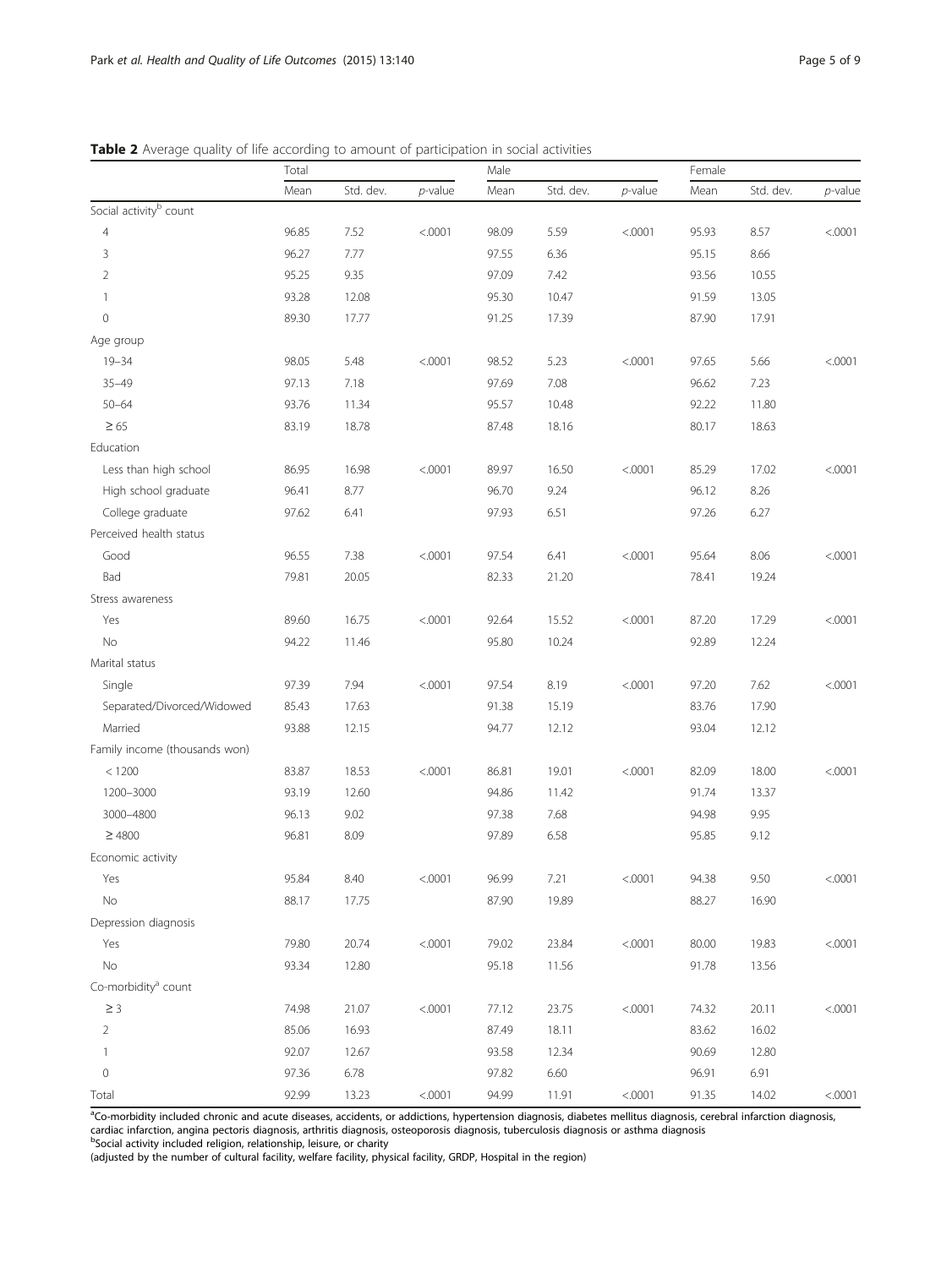|                                    | Total     |                     |                     | Male      |                     |                     | Female    |                     |         |
|------------------------------------|-----------|---------------------|---------------------|-----------|---------------------|---------------------|-----------|---------------------|---------|
|                                    | β         | S.E                 | $p$ -value          | $\beta$   | S.E                 | $p$ -value          | β         | S.E                 | p-value |
| Social activity <sup>b</sup> count |           |                     |                     |           |                     |                     |           |                     |         |
| $\overline{4}$                     | 2.515     | 0.1607              | < .0001             | 2.484     | 0.2322              | < .0001             | 2.501     | 0.2210              | < .0001 |
| $\mathsf 3$                        | 2.439     | 0.0936              | < .0001             | 2.347     | 0.1313              | < .0001             | 2.468     | 0.1321              | < .0001 |
| $\overline{2}$                     | 2.377     | 0.0645              | < .0001             | 2.209     | 0.0918              | < .0001             | 2.508     | 0.0903              | < .0001 |
| $\overline{1}$                     | 1.939     | 0.0567              | < .0001             | 2.007     | 0.0819              | < .0001             | 1.845     | 0.0781              | < .0001 |
| $\mathbf 0$                        | Ref.      |                     |                     | Ref.      |                     |                     | Ref.      |                     |         |
| P for trend                        |           |                     | < .0001             |           |                     | < .0001             |           |                     | < .0001 |
| Age group                          |           |                     |                     |           |                     |                     |           |                     |         |
| $19 - 34$                          | 4.188     | 0.1114              | < .0001             | 2.222     | 0.1532              | < .0001             | 5.509     | 0.1636              | < .0001 |
| $35 - 49$                          | 3.137     | 0.0892              | < .0001             | 1.186     | 0.1211              | < .0001             | 4.487     | 0.1349              | < .0001 |
| $50 - 64$                          | 3.329     | 0.0721              | < .0001             | 1.748     | 0.1024              | < .0001             | 4.355     | 0.1031              | < .0001 |
| $\geq 65$                          | Ref.      |                     |                     | Ref.      |                     |                     | Ref.      |                     |         |
| P for trend                        |           |                     | < .0001             |           |                     | < .0001             |           |                     | < .0001 |
| Education                          |           |                     |                     |           |                     |                     |           |                     |         |
| Less then high school              | $-1.349$  | 0.0795              | < .0001             | $-1.506$  | 0.1040              | < .0001             | $-0.985$  | 0.1221              | < .0001 |
| High school graduate               | 0.140     | 0.0598              | 0.0193              | 0.156     | 0.0789              | 0.0484              | 0.197     | 0.0900              | 0.0286  |
| College graduate                   | Ref.      |                     | ÷,                  | Ref.      |                     |                     | Ref.      |                     |         |
| Perceived health status            |           |                     |                     |           |                     |                     |           |                     |         |
| Good                               | 8.467     | 0.0662              | < .0001             | 8.566     | 0.0985              | < .0001             | 8.258     | 0.0892              | < .0001 |
| Bad                                | Ref.      |                     |                     | Ref.      |                     |                     | Ref.      |                     |         |
| Stress awareness                   |           |                     |                     |           |                     |                     |           |                     |         |
| Yes                                | $-3.187$  | 0.0518              | < .0001             | $-2.607$  | 0.0734              | < .0001             | $-3.623$  | 0.0724              | < .0001 |
| No                                 | Ref.      |                     |                     | Ref.      |                     |                     | Ref.      |                     |         |
| Marital status                     |           |                     |                     |           |                     |                     |           |                     |         |
| Single                             | $-0.359$  | 0.0840              | < .0001             | 0.579     | 0.1150              | < .0001             | $-0.375$  | 0.1257              | 0.0029  |
| Separation/Divorced/Widowed        | $-1.514$  | 0.0664              | < .0001             | $-0.143$  | 0.1186              | 0.2276              | $-1.727$  | 0.0848              | < .0001 |
| Married                            | Ref.      |                     |                     | Ref.      |                     |                     | Ref.      |                     |         |
| Family income (thousands won)      |           |                     |                     |           |                     |                     |           |                     |         |
| < 1200                             | $-2.029$  | 0.0820              | < .0001             | $-2.585$  | 0.1194              | < .0001             | $-1.567$  | 0.1125              | < .0001 |
| 1200-3000                          | $-0.044$  | 0.0633              | 0.4840              | $-0.185$  | 0.0881              | 0.0361              | $-0.040$  | 0.0899              | 0.6590  |
| 3000-4800                          | 0.009     | 0.0633              | 0.8870              | $-0.051$  | 0.0869              | 0.5588              | $-0.008$  | 0.0906              | 0.9282  |
| $\geq 4800$                        | Ref.      |                     |                     | Ref.      |                     |                     | Ref.      |                     |         |
| Economy activity                   |           |                     |                     |           |                     |                     |           |                     |         |
| Yes                                | 2.640     | 0.0518              | < .0001             | 4.246     | 0.0881              | < .0001             | 1.960     | 0.0662              | < .0001 |
| No                                 | Ref.      |                     |                     | Ref.      |                     |                     | Ref.      |                     |         |
| Depression diagnosis               |           |                     |                     |           |                     |                     |           |                     |         |
| Yes                                | $-5.428$  | 0.1438              | < .0001             | $-8.173$  | 0.2925              | < .0001             | $-4.674$  | 0.1691              | < .0001 |
| No                                 | Ref.      | $\sim$              | $\sim$              | Ref.      |                     | $\sim$              | Ref.      | $\sim$              |         |
| Co-morbidity <sup>ª</sup> count    |           |                     |                     |           |                     |                     |           |                     |         |
| $\geq$ 3                           | $-10.344$ | 0.1013              | < .0001             | $-10.105$ | 0.1734              | < .0001             | $-10.362$ | 0.1313              | < .0001 |
| $\overline{2}$                     | $-4.420$  | 0.0838              | < .0001             | $-3.805$  | 0.1218              | < .0001             | $-4.745$  | 0.1161              | < .0001 |
| 1                                  | $-1.587$  | 0.0602              | < .0001             | $-1.259$  | 0.0809              | < .0001             | $-1.893$  | 0.0884              | < .0001 |
| $\mathbb O$                        | Ref.      | $\omega_{\rm{eff}}$ | $\omega_{\rm{max}}$ | Ref.      | $\sigma_{\rm{max}}$ | $\sigma_{\rm{max}}$ | Ref.      | $\sigma_{\rm{max}}$ | $\sim$  |

<span id="page-5-0"></span>**Table 3** The association between amount of social activity and quality of life

<sup>a</sup> Co-morbidity included chronic and acute diseases, accident or addiction opportunity, hypertension diagnosis, diabetes mellitus diagnosis, cerebral infarction diagnosis, cardiac infarction, angina pectoris diagnosis, arthritis diagnosis, osteoporosis diagnosis, tuberculosis diagnosis or asthma diagnosis<br><sup>b</sup> Social activity included religion, relation, leisure or charity

(adjusted by the number of cultural facility, welfare facility, physical facility, GRDP, Hospital in the region)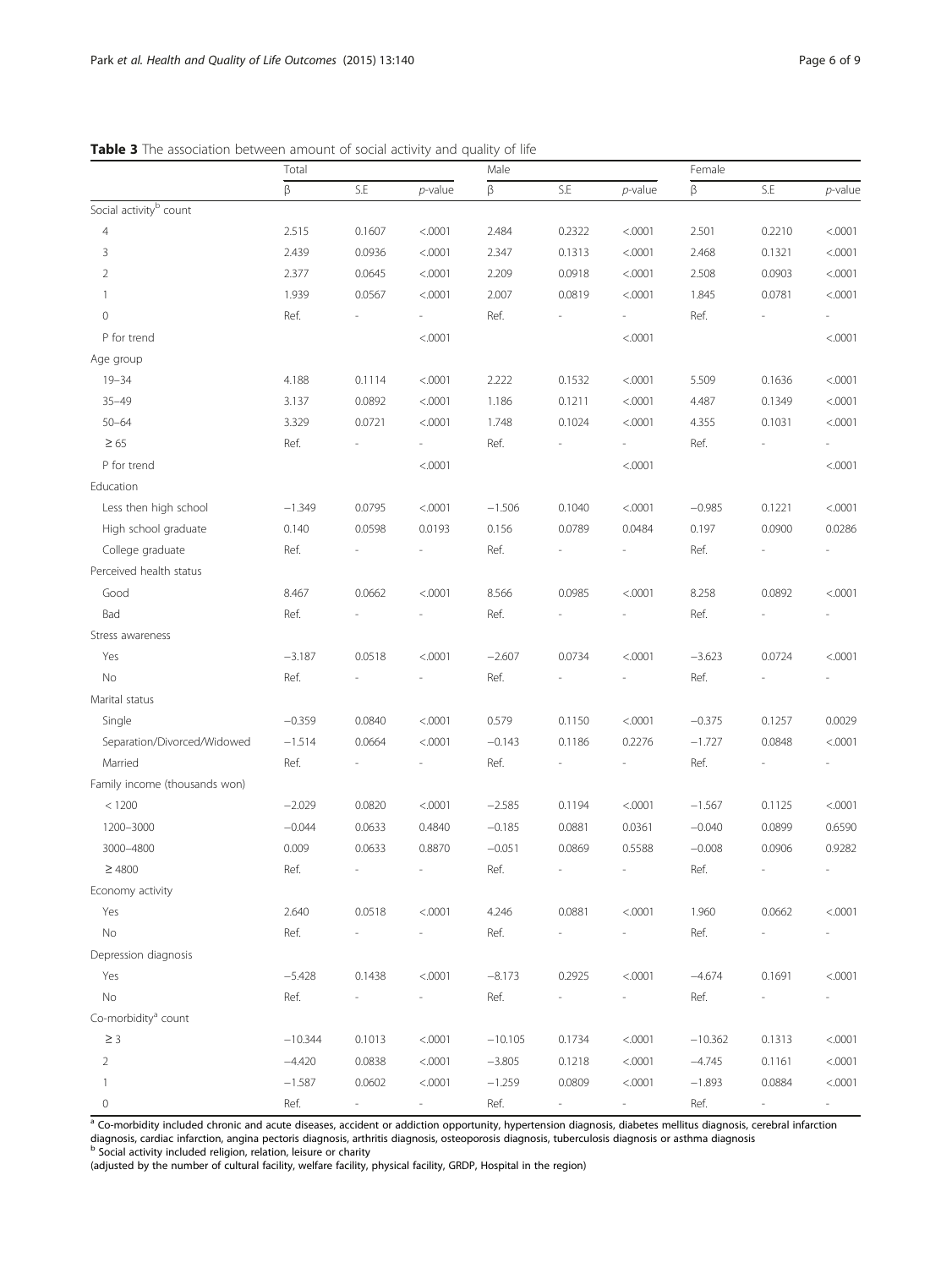<span id="page-6-0"></span>

indicated that for the elderly, participation in social activities was more important for increasing the quality of life than in the younger population [\[15](#page-8-0)] and this trend was more pronounced in elderly females. In the male group, the difference in EQ-5D between those who participated in social activities versus those who did not increased gradually by age group. On the other hand, females under 65 years of age had small differences in EQ-5D between those who participated in social activities and those who did not by age group, but after 65 years of age, there was a sharp increase in EQ-5D between those who participated and those who did not. In addition, females ≥65 years of age had a larger EQ-5D increase than males and this difference between genders was maintained when considering the number of social activities participants were involved in. Therefore, we conclude that for females, participation in social activities was more specifically associated with higher quality of life [\[15\]](#page-8-0).

When we focused on the type of social activities, the social activity most associated with quality of life was relationship and the second was leisure activity [[16](#page-8-0)]. This finding supports a previous study that indicated that the most effective social activity for increasing health-related quality of life is relationship-based [[17\]](#page-8-0). The third most effective social activity was religious activity. In contrast to the present study, results from other studies did not show a statistical association [\[18, 19\]](#page-8-0). Furthermore, in the 35 to 49 age group, females reported a negative effect on health-related quality of life. One explanation for the lack of consistency among studies is the difference in the level of religious depth. Further, there is religious diversity in Korea, but the survey did not include the different kinds of religions/practices.

A previous study found no statistically significant association among all gender and age groups with respect to participation in charity activities [\[20\]](#page-8-0). In contrast, we noted a positive correlation between females in the ≥65 year age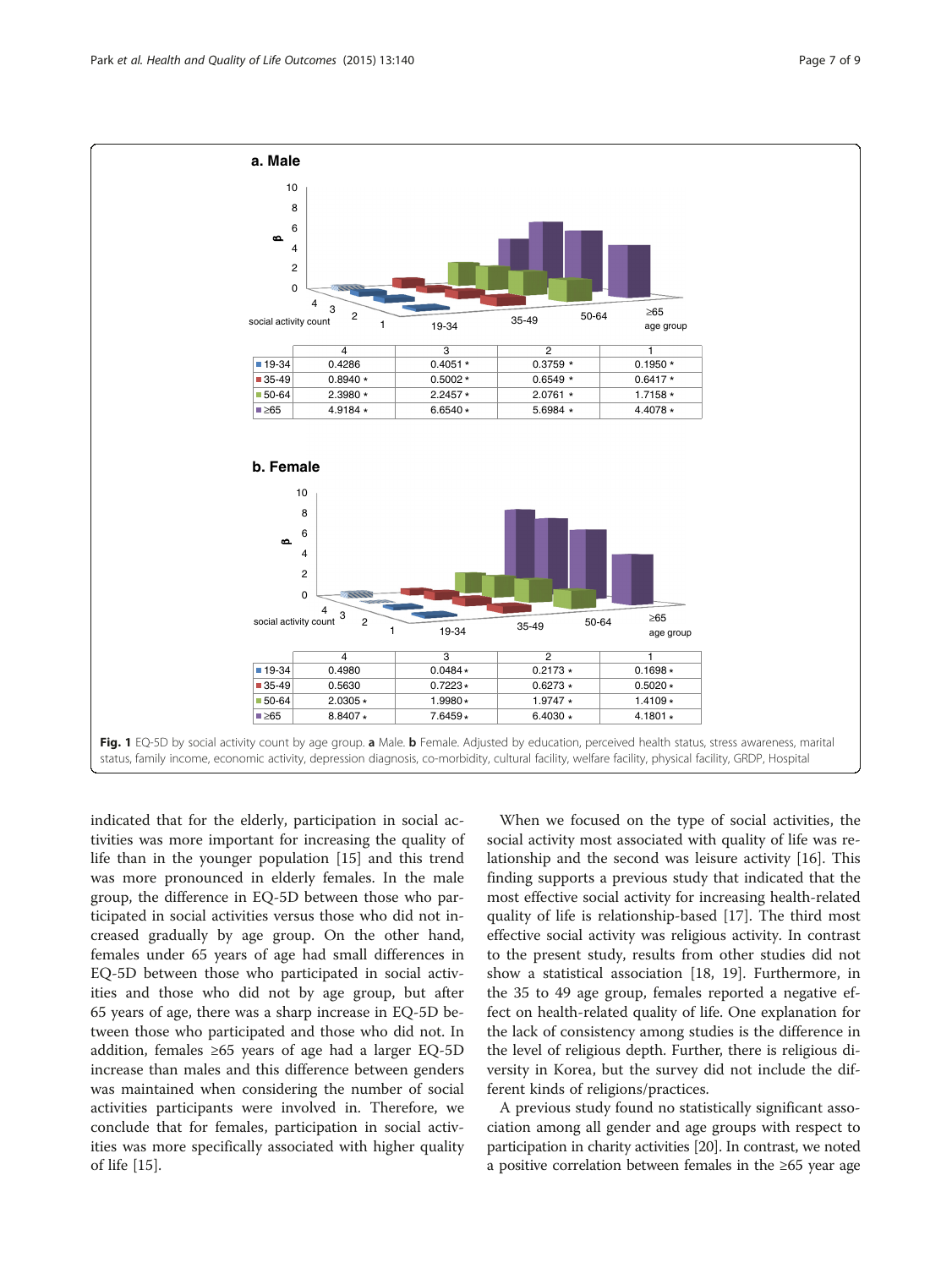<span id="page-7-0"></span>

group who participated in charity activities versus those who did not. We speculate that the difference in these findings is due to the fact that the definition of charity activity was not obvious and the number of participants was too small in the Korean population.

When we stratified the population by gender and age group, there were differences in the effective type of social activities between each cluster. For men in the 19 to 34 and the 50 to 64 age groups, relationship was the most effective and leisure was the second most effective social activity for health-related quality of life. For men in the 35 to 49 age group, only relationship was effective. For men in the  $\geq 65$  age group, all social activities except charity were effective for improving quality of life. For women in the 19 to 49 age group, relationship was the

only effective social activity. For women in the 50 to 64 age group, relationship and leisure were both positively associated with quality of life. In the  $\geq 65$  age group, all kinds of social activity had a positive effect on QOL. Therefore, we recognize that the elderly population derives more benefit from all forms of social activity compared to younger individuals [[15](#page-8-0)]; for women, a greater variety in social activities was most effective.

To our knowledge, there are few studies that have recognized the association between social activities and health-related quality of life in the general population (especially among different types of social activities) [\[21](#page-8-0)], although several studies demonstrated an association between social activities and life satisfaction [[22](#page-8-0)]. Our study demonstrated that participating in social activities